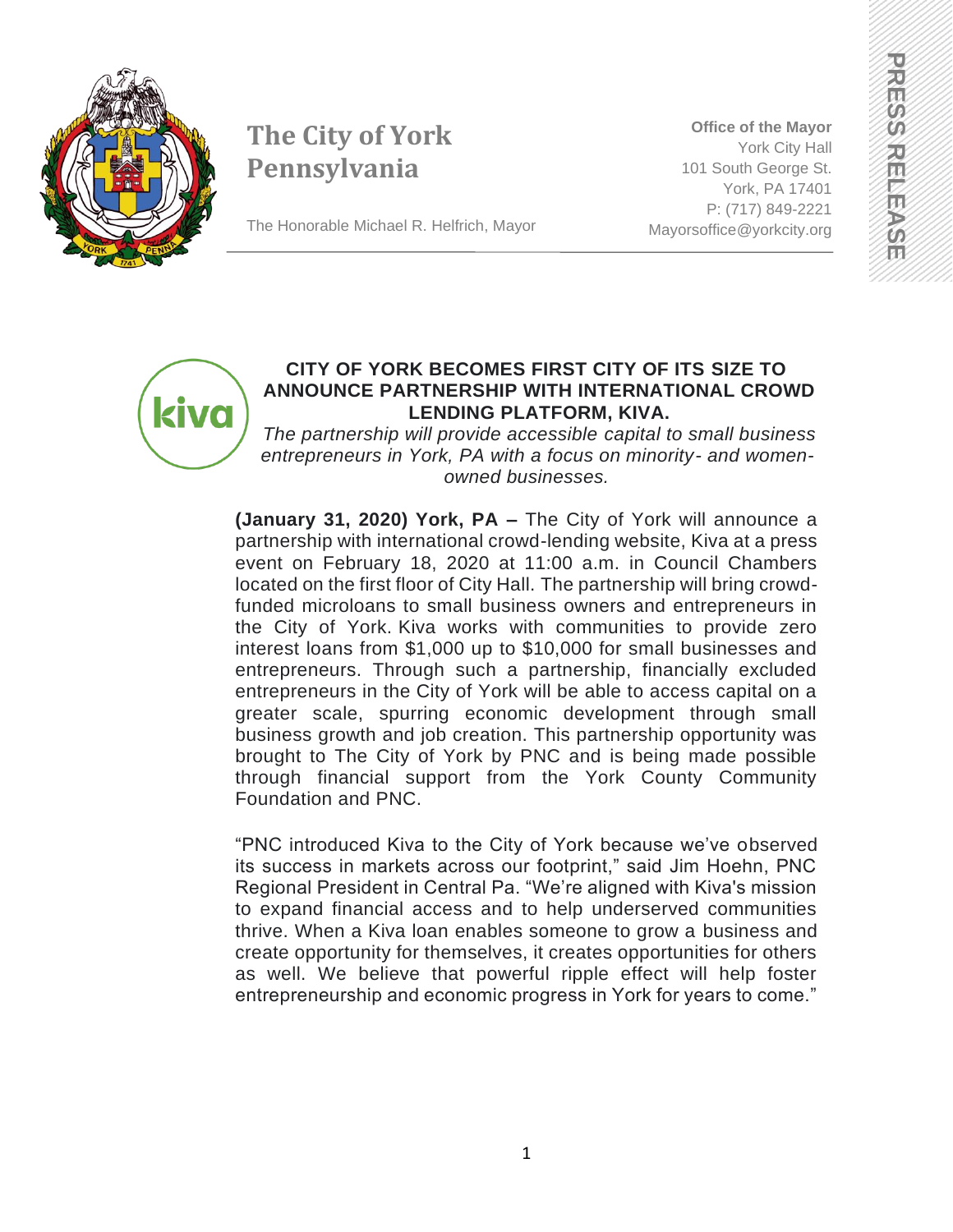

**Office of the Mayor** York City Hall 101 South George St. York, PA 17401 P: (717) 849-2221 Mayorsoffice@yorkcity.org

The Honorable Michael R. Helfrich, Mayor

Through the KIVA lending platform, borrowers will be able to access funds loaned from community members who opt-in to join the site and will gain exposure to 1.7 million potential customers and champions for their businesses across the globe. Since the Kiva loan is a revolving loan, lenders can create an account, choose the business and lend as little as \$25. The City of York will match loans up to a certain amount for businesses which meet specific criteria.

"This partnership will work hand-in-hand with York City's efforts with the Local Sourcing Initiative to develop and support small business entrepreneurs, particularly in our underserved neighborhoods. We will use Kiva's lending technology to engage the community and invest in the success of our small businesses," said Mayor Michael Helfrich.

Currently, York is the only Kiva hub in Central Pennsylvania and has two Capital Access Managers (CAMS) who provide one-on-one assistance to borrowers going through the Kiva process. A Kiva Hub assumes responsibility and relative control over the Kiva Loan product and process for borrowers within the market area. With more than 40% of York's population being minority and 24% of the population living beneath the poverty line, Kiva York aims to focus on increasing opportunities for woman- and minority-owned businesses, as well as business owners who live on a moderate to low income.

"We are looking to connect and engage with community organizations and individual lenders looking to make a positive impact by supporting small businesses," said Capital Access Manager Skyler Yost, the city's eco-system builder.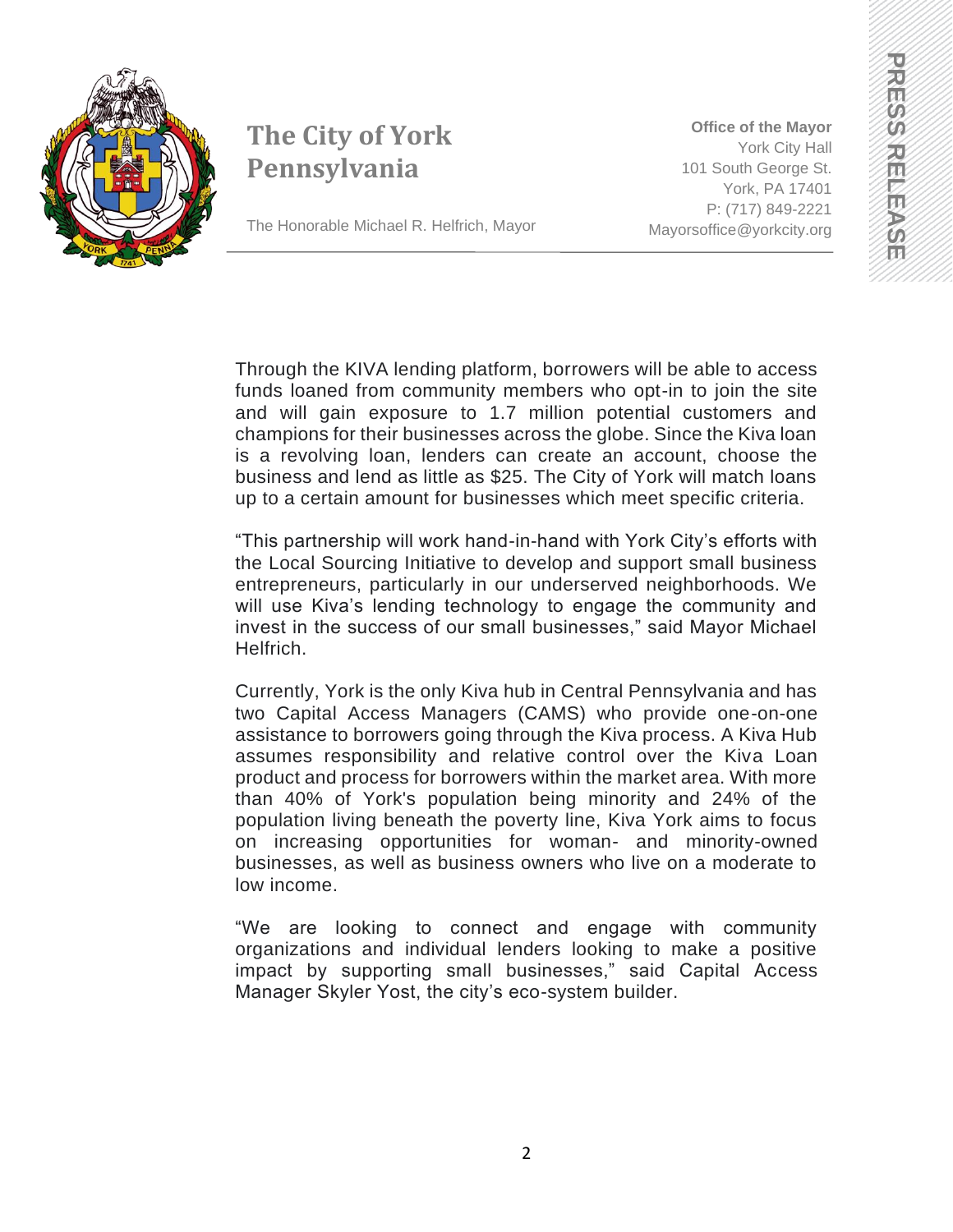

**Office of the Mayor** York City Hall 101 South George St. York, PA 17401 P: (717) 849-2221 Mayorsoffice@yorkcity.org

The Honorable Michael R. Helfrich, Mayor

The city has a goal to also enlist the help of local organizations and community groups who already work to provide technical assistance to entrepreneurs such as York College's J.D. Brown Center for Entrepreneurship, Crispus Attucks and the York County Economic Alliance. Organizations such as these, as well as grassroots organizations working in the neighborhoods, have firsthand access to individuals and business owners who may need access to capital, but may not be in the best position to pursue traditional avenues of funding at this time.

"The Kiva platform demonstrates how combining many small investments can make a big difference for urban entrepreneurs," said Lise Levin, Vice President of Community Investment for York County Community Foundation. "The Community Foundation views this program as a positive step towards equitable economic development for our city – one that we're proud to support."

The City invites the media to join them for a press conference, beginning at 11 a.m. with an opportunity to meet key stakeholders, small business owners and entrepreneurs and the press conference staring officially at 11:30 a.m. In attendance will be members of the administration, KIVA representatives, members from York County Community Foundation, PNC, and community organizations who are committed to the success and growth of small business entrepreneurs in the City of York.

### **About the City of York:**

To ensure a safe, clean, healthy, productive city where neighborhoods are revitalized, history is preserved, the natural environment is respected, and where all people can reach their full potential through education, commerce, culture, recreation and wellness. For more information visit [www.yorkcity.org.](http://www.yorkcity.org/)